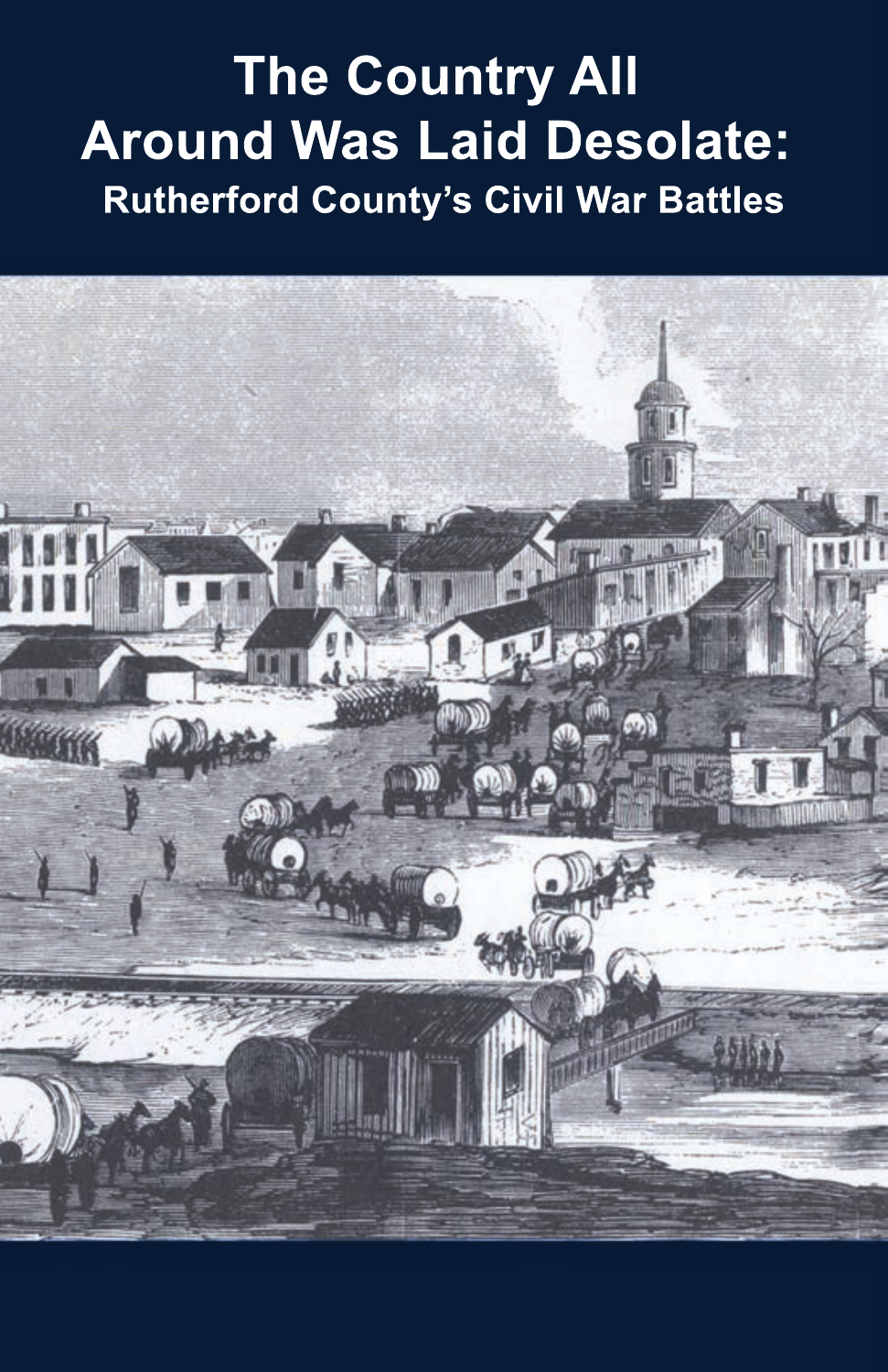**The Country All Around Was Laid Desolate: Rutherford County's Civil War Battles**



*Rutherford County's geographic location and the presence of the railroad made both the Union and Confederate armies wish to control the area during the Civil War. Image from* Harper's Pictorial History of the Civil War *(1896).*

The imprint of the Civil War fell hard on Rutherford County from 1862 to 1864. The county's geographic location and well-developed turnpikes and railroad made the county strategically significant to both the Union and Confederate forces. Federal forces first occupied Murfreesboro on March 10, 1862. Control of the area passed between Federal and Confederate forces during the remainder of 1862 until the Battle of Stones River during December 31, 1862–January 2, 1863, after which the area was under the control of the Union Army for the remainder of the war. To protect the railroad at Murfreesboro, the Union Army constructed Fortress Rosecrans, one of the largest earthen-work fortifications built during the Civil War.

This publication briefly describes five Civil War engagements: Battle of Murfreesboro, the Battle of Stones River, the Battle of Vaught's Hill, the Battle of Hoover's Gap, and the Battle of the Cedars. Few places in the South experienced the terrors of war more than Rutherford County, Tennessee.

*"It was also described to me as "a pretty, shady village, before the war." But the trees had been cut away, leaving ugly stumplots; and the country all around was laid desolate."* 

*—Description of Murfreesboro and surrounding area by John. T. Trowbridge in 1867.*



*This map of the Murfreesboro area, drawn in 1863, illustrates the town's extensive transportation connections. Image courtesy of the Library of Congress.* 

## **First Battle of Murfreesboro**

*July 13, 1862*

*Troops: 3rd Minnesota, 9th Michigan, and other Federal troops garrisoned in Murfreesboro (U.S.A.); Forrest's Cavalry (C.S.A.) Estimated Casualties: 890 (U.S.A.), 150 (C.S.A.)*

*"I must demand an unconditional surrender of your force as prisoners of war or I will have every man put to the sword. You are aware of the overpowering force I have at my command, and this demand is made to prevent the effusion of blood."*

*—Nathan B. Forrest*

As U.S. Gen. Don Carlos Buell and his Army of the Ohio began a slow advance toward Chattanooga in early June 1862, the Confederacy sent Col. Nathan B. Forrest to Chattanooga to organize a cavalry brigade. By July, Forrest had enlisted C.S.A.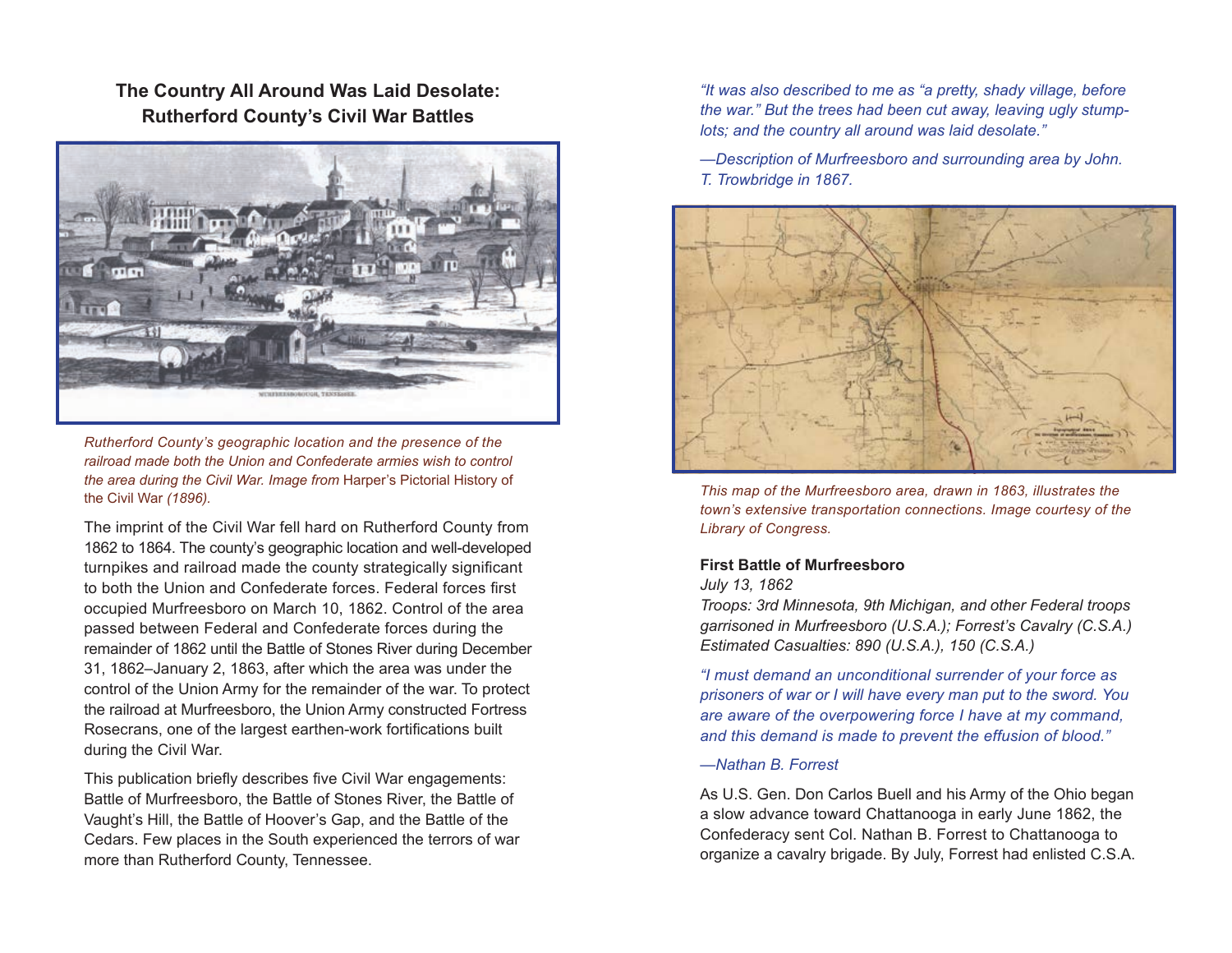

*The town square in Murfreesboro was transformed into an urban battlefield during the Battle of Murfreesboro when Confederate troops attacked the Federal forces garrisoned inside the courthouse. Image courtesy Library of Congress.*

Col. John Hunt Morgan's troops, and their combined forces of 1,400 began a number of cavalry raids into Middle Tennessee and Kentucky.

Forrest planned to take his forces to Murfreesboro. At dawn on July 13, he launched his attack. U.S. Gen. Thomas L. Crittenden had arrived in Murfreesboro just one day before to take command of the Union forces garrisoned there. The Union forces were separated into different locations around town, with the 9th Michigan encamped at Maney's Spring, and the 3rd Minnesota and a unit of the 1st Kentucky battery encamped 1.5 miles northwest of town.

Forrest's Confederate

troops attacked the Union garrisons at about 4:30 in the morning, first taking over a Union hospital and the 9th Pennsylvania Regiment's camp on Woodbury Pike. The Union troops separated into two camps; only one surrendered. Under the flag of truce, Forrest led the resisting commander, Col. Henry C. Lester of the 3rd Minnesota, through Murfreesboro, where he showed him the same forces repeatedly, leading Lester to overestimate Forrest's men.

Lester surrendered and the Confederate forces destroyed the rail line and supplies in Murfreesboro. The Union Army dismissed Lester in December 1862. This battle moved the Union forces away from Chattanooga and gave C.S.A. Gen. Braxton Bragg a

chance to concentrate his forces in Chattanooga in preparation for his Kentucky offensive in September. The battle also led to Nathan B. Forrest's promotion to brigadier general.

*"The gentlemen were afraid to venture up town, as they were firing from the houses, so much it was dangerous to go on the street."*

*—Kate Carney diary entry, July 13, 1862*

## **Battle of Stones River**

*December 31, 1862–January 2, 1863 Troops: Army of the Cumberland (U.S.A.), Army of Tennessee (C.S.A.) Estimated casualties: 12,906 (U.S.A.), 11,739 (C.S.A.)*

*"Our Army is still in line of battle a few miles in front of the town awaiting in momentary expectancy the opening of the conflict. The advance of the Federal columns steadily continues and without doubt this morning's sun will herald in the great tournament of arms."*

*—Murfreesboro Daily Rebel Banner, December 30, 1862*

U.S. Gen. William Rosecrans took command of the Army of the Cumberland in the fall of 1862. He was expected to attack C.S.A. Gen. Braxton Bragg's Army of Tennessee to move them out of the region. Bragg's army remained in the region to stop the Union advance on Chattanooga. By late December, Rosecrans moved his forces south to attack Bragg.

On December 31, 1862, Confederate forces attacked the Union Army at dawn. The Union forces were driven back, and both sides suffered significant casualties on a bitterly cold day. By the end of the day, however, the Union had not broken, and both sides remained in the field.

January 1, 1863, was largely a quiet day as both sides tended the wounded and buried the dead. Against the advice of his generals, Bragg ordered Gen. John Breckinridge to attack Union forces stationed on a hill on January 2, 1863. Despite his protests, Breckinridge made the attack, which stalled and led to the loss of nearly one-third of his brigade.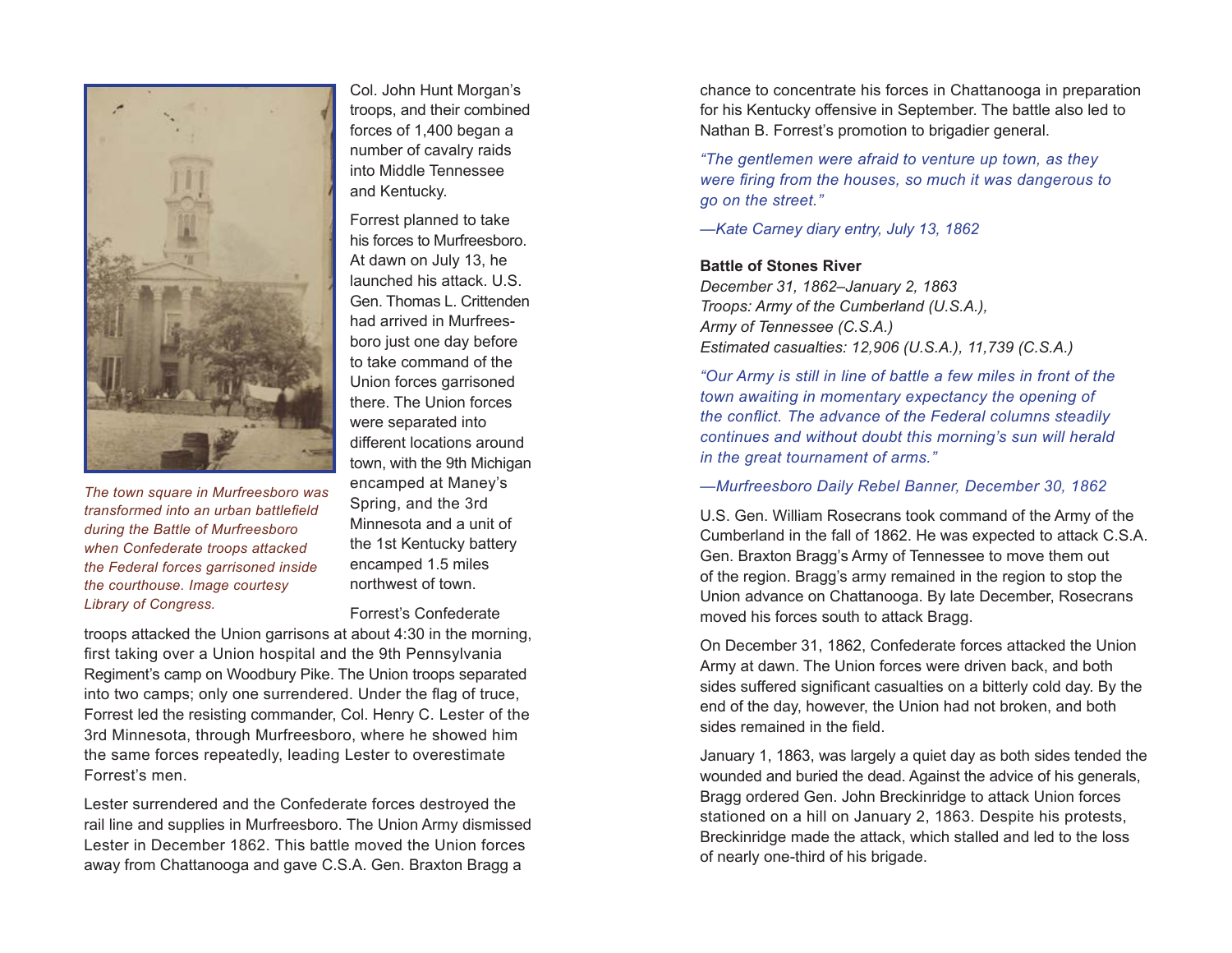

*This topographical map of the Battle of Stones River highlights the terrain of the battlefield and also shows the location of the various hospitals that tended the wounded. Map created by O.R. Dahl, c. 1864, courtesy Library of Congress.* 

Rosecrans received reinforcements on January 3, 1863. On the evening of January 3, Bragg began withdrawing his troops to Tullahoma. Rosecrans did not pursue Bragg's army, remaining instead to occupy Murfreesboro. The battle is considered a strategic Union victory.

*"I ride over the battlefield. In one place a caisson and five horses are lying, the latter killed in harness, and all fallen together. Nationals and Confederates, young, middle-aged, and old, are scattered over the woods and fields for miles."* 

*—U.S. Col. John Beatty diary excerpt*



*C.S.A. Gen. John H. Morgan's reputation diminished following the Battle of Vaught's Hill. Image courtesy Library of Congress.*

**Battle of Vaught's Hill (also known as the Battle of Milton)** *March 20, 1863*

*Troops: 2nd Brigade, 5th Division, XIV Corps (U.S.A.), Morgan's Cavalry Division (C.S.A.) Estimated casualties: 62 (U.S.A.), 373 (C.S.A.)*

Two days prior to this battle, U.S. Col. Albert S. Hall's brigade left its Murfreesboro base to raid the surrounding territory. C.S.A. Gen. John H. Morgan followed Hall and his men on their return to Murfreesboro. On March 20, Morgan's

men caught up with Hall's rear guard a mile west of Milton. Because of the battle's proximity to Milton, some accounts refer to it as the Battle of Milton.

Unable to outrun Morgan's advancing troops, Hall took a stand on Vaught's Hill, a steep prominence with rocky outcroppings, and positioned his men in a perimeter defensive line.

Morgan's forces attacked Hall and were met by artillery fire from above. Morgan continued his attempt to overtake Hall's men from his weaker position below the hill until noon, when he learned that Union reinforcements would soon be arriving from Murfreesboro. Morgan retreated to the nearby community of Liberty. Morgan's failure to overturn Hall's position tarnished his reputation.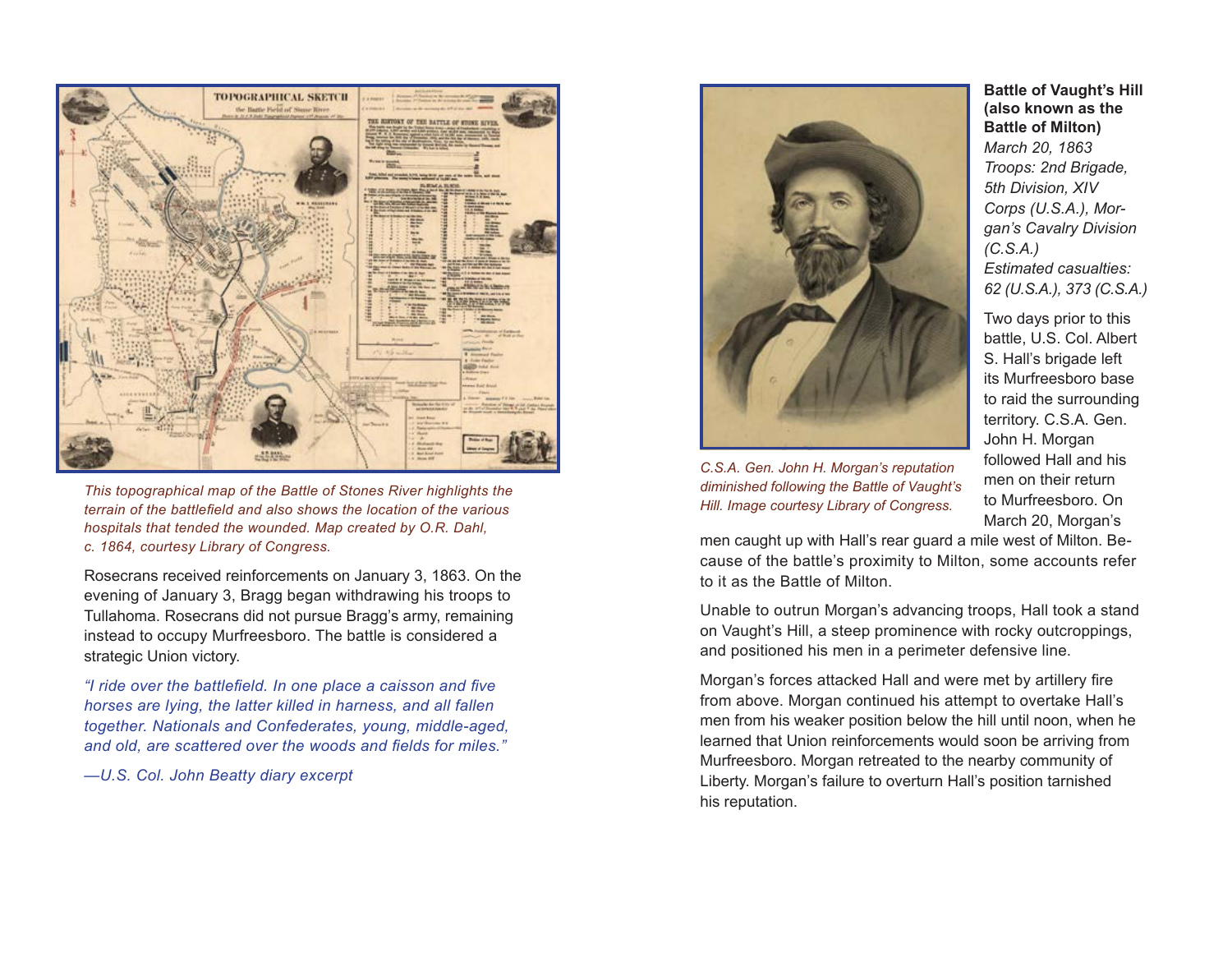*"The battle of Milton will not figure among the big battles of the war, but we flatter ourselves that it will be worthy of mention as a handless victory. They deliberately made the attack with force enough to completely surround us, we had no protection, and they expected to gobble us up as they did the Hartsville brigade but Morgan failed for the first time."*

*—Maj. James A. Connolly, 123rd Illinois Infantry, to his wife, March 28, 1863*



*U.S. Col. John T. Wilder and his Lightning Brigade opened the Tullahoma campaign on June 24, 1863, when they moved into Hoover's Gap. Image courtesy Library of Congress.*

**Battle of Hoover's Gap** *June 24–26, 1863*

*Troops: XIV Army Corps (U.S.A.); Bate's & Johnson's Brigades, Stewart's Division, Hardee's Corps, Army of Tennessee & J.R. Butler's 1st (3rd) Kentucky Cavalry (C.S.A.) Estimated Casualties: 583 (U.S.A.), Unknown (C.S.A.)*

*"I directed the advance to push speedily forward and take possession of Hoover's Gap, and, if possible, to prevent the enemy from occupying their fortifications, which I learned were situated at a narrow point of the gap, 16 miles from Murfreesborough."*

*—Report of Col. John T. Wilder*

U.S. Gen. William S. Rosecrans's Army of the Cumberland remained in the Murfreesboro area after the Battle of Stones River. To counter these forces, C.S.A. Gen. Braxton Bragg's Army of Tennessee set up a defensive line along the Duck River from Shelbyville to McMinnville. Infantry and artillery guarded the three "gaps" through the small mountains known as "knobs" in the Cumberland foothills. Union commanders feared that Bragg was preparing to break the Union's siege of Vicksburg and urged Rosecrans to attack.

On June 23, Rosecrans created a diversion by feigning an attack against C.S.A. Gen. Leonidas Polk in Shelbyville while in reality concentrating his forces against the Confederates at Liberty and Hoover's Gaps. U.S. Gen. Thomas L. Crittenden's XXV Corps moved to Bradyville southeast of Murfreesboro. Federal mounted infantry stormed Hoover's Gap on June 24 and held against a Confederate counterattack. U.S. Gen. George H. Thomas ordered Col. John T. Wilder to withdraw; however, Wilder felt he could hold the area and refused to move his troops out of the area. The next day, Crittenden's men arrived and repelled the Confederates, turning the tide of the battle. Confederate forces withdrew at noon the next day, June 26.

Rosecrans's tactical offensive forced Bragg's retreat from Middle Tennessee. He led his forces south and camped behind the Tennessee River at Chattanooga, allowing Union forces to sweep into southern Middle Tennessee.

The Union forces' use of superior technology, the new seven-shot Spencer repeating rifle, influenced the victory at Hoover's Gap. Wilder's refusal to withdraw from Hoover's Gap also contributed to the Union victory. However, U.S. victories at Vicksburg and Gettysburg overshadowed Rosecrans's victory. In a message to Secretary of War Edwin M. Stanton, he wrote, "You do not appear to observe the fact that this noble army has driven the rebels from Middle Tennessee."

*"It was a bright day for the glory of our arms, but a sad one when we consider the loss of the many gallant spirits who sealed with their blood their devotion to our cause."*

*—Report of C.S.A. Gen. William B. Bate following the first day of battle at Hoover's Gap*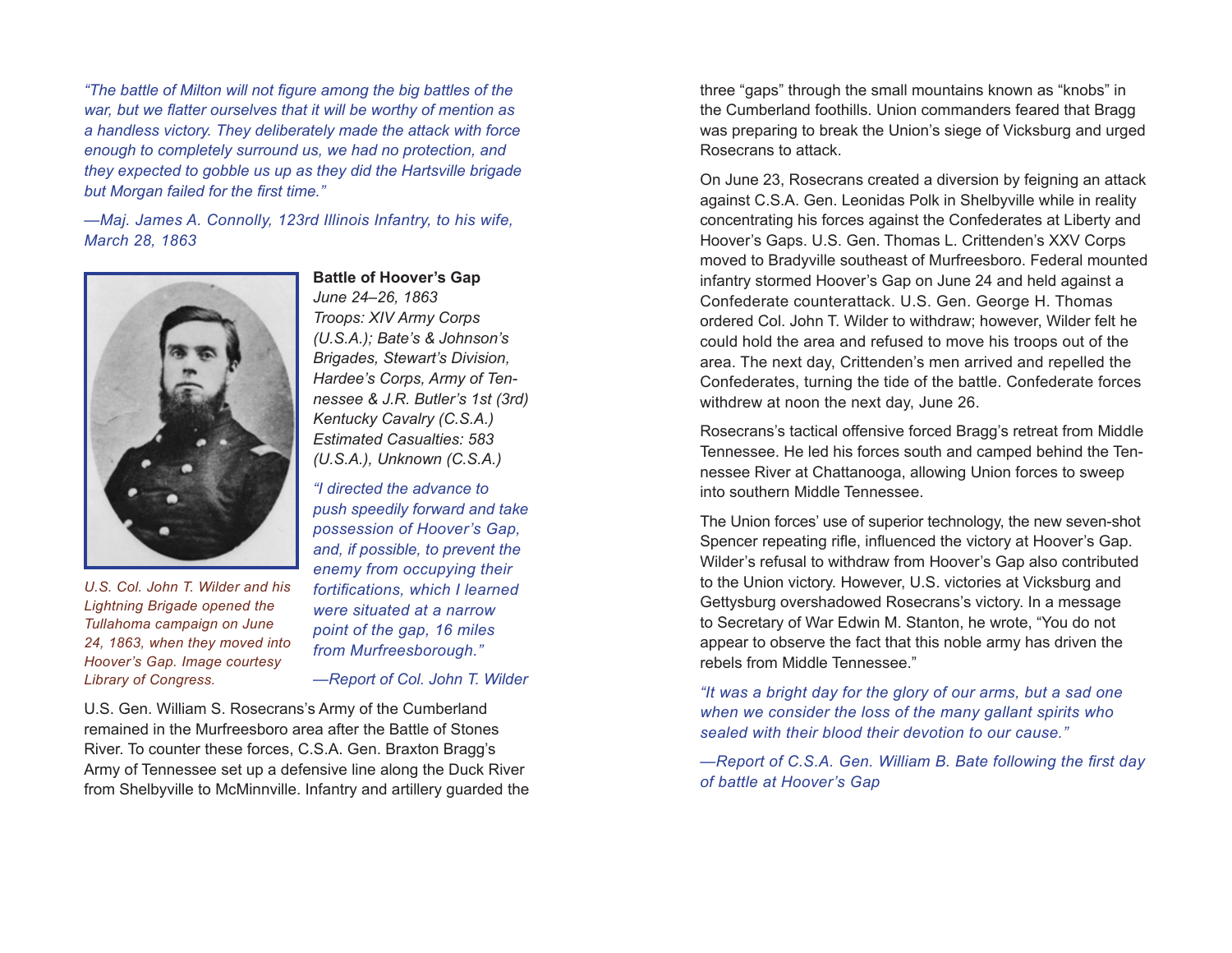

*U.S. Gen. Robert Milroy commanded two infantry brigades at the Battle of the Cedars. Image from* Frank Leslie's Illustrated Famous Leaders *and* Battle Scenes of the Civil War *(1896).*

#### **Battle of the Cedars**

*December 5–7, 1864 Troops: District of Tennessee (U.S.A.); Forrest's Cavalry, Bate's Infantry Division, Gen. Claudius Sears's and Gen. Joseph B. Palmer's Infantry (C.S.A.) Estimated casualties: 208 (U.S.A.), 214 (C.S.A.)*

*"I cannot speak too highly of the bravery exhibited by my troops especial by those in the front regiments, under the gallant Col. Thomas. Never did troops fight better for the time they were engaged. Every officer* 

*and man performed his duty with the most unflinching bravery and promptness."* 

#### *—Maj. Gen. R.H. Milroy (U.S.A.)*

C.S.A. Gen. John B. Hood ordered Gen. William B. Bate to attack the Nashville & Chattanooga Railroad depot at Murfreesboro to disrupt Federal supply lines on December 2, 1864. During the following three days, Gen. Nathan B. Forrest forced four Union blockhouse garrisons guarding railroad bridges between Mill Creek and LaVergne into surrender. Bate's division joined with Forrest's command and together they advanced on Murfreesboro. C.S.A. Gens. Claudius W. Sears Joseph B. Palmer also added their troops to Forrest's, making their combined forces number about 6,000. U.S. Gen. Lovell H. Rousseau controlled Murfreesboro with a force of 8,000. Knowing that he could not successfully attack Fortress Rosecrans in Murfreesboro, Forrest planned to lure Rousseau's troops out to a more vulnerable position.

Rousseau was aware that Forrest and his men were somewhere in the area, and on December 7, 1864, he sent about 3,300 of

his cavalry, infantry, and artillery to find Forrest. The two forces met near the Wilkinson Pike and engaged in a skirmish that ended in a messy retreat; some of Forrest's troops were wearing Union uniforms they had collected from the Battle of Franklin, and in the commotion of engagement, Forrest's troops fired on each other.

Hood ordered Bate to return to the main army and Forrest to continue to trouble the Union troops back at Murfreesboro. Forrest uprooted the railroad tracks, interrupting Union supply lines, but his relatively small number of men wasn't sufficient to overcome the larger Federal force at Murfreesboro.

*"The enemy moved boldly forward, driving in my pickets, when the infantry, with the exception of Smith's brigade, from some cause which I cannot explain, made a shameful retreat, losing two pieces of artillery. I seized the colors of the retreating troops and endeavored to rally them, but they could not be moved by any entreaty or appeal to their patriotism."*

*— Report of Gen. Nathan Bedford Forrest*



*This map shows the approximate location of the battles mentioned within this publication. Map courtesy Google Maps.*